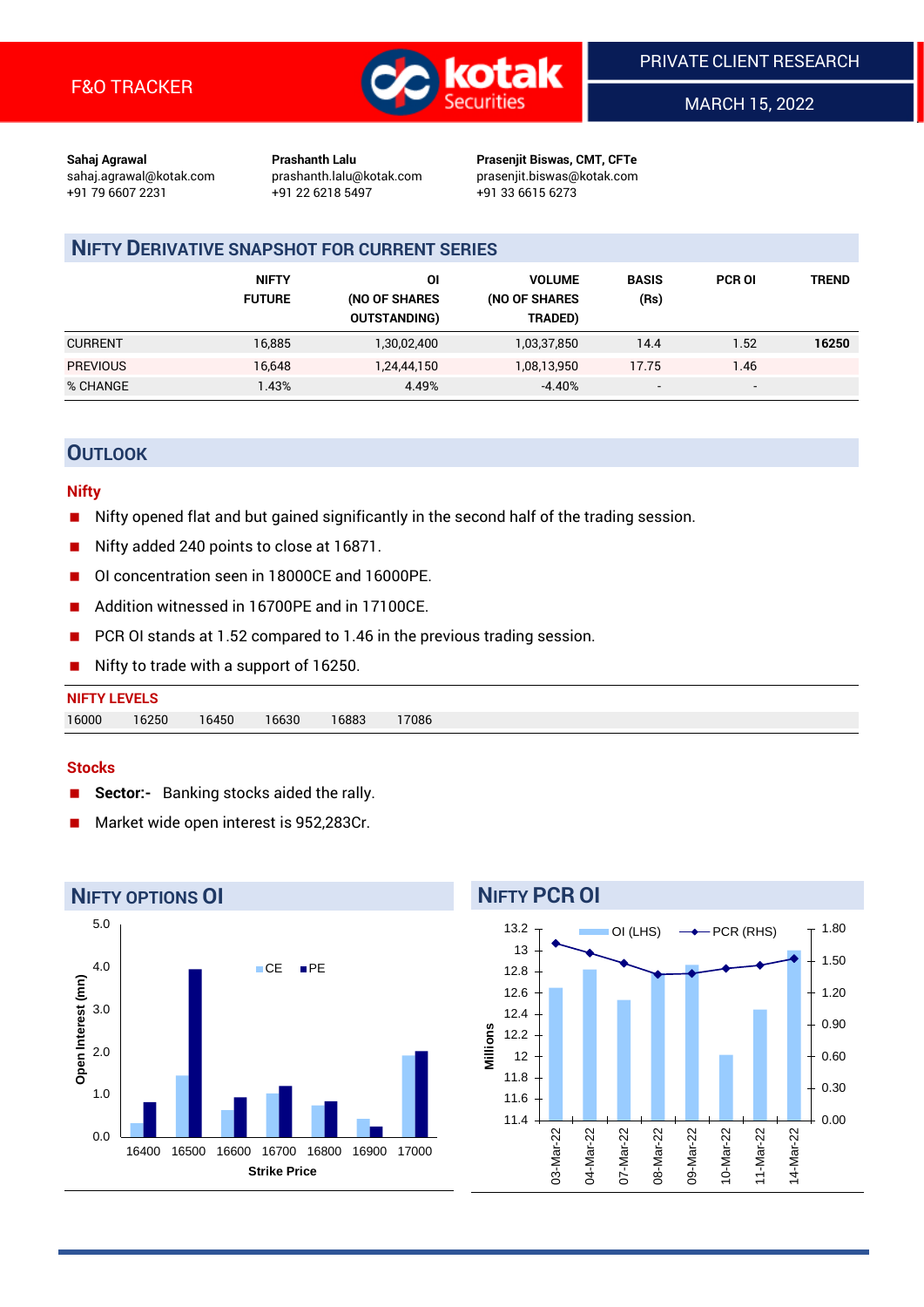# **FUTURE STATISTICS**

## **OI INCREASE**

| <b>SYMBOL</b>     | ΟI    | ΟI           | <b>PRICE CHG</b> |
|-------------------|-------|--------------|------------------|
|                   | (%)   | (SHARES)     | (%)              |
| <b>AUBANK</b>     | 36.0% | 31,77,000    | $-6.0%$          |
| <b>DALBHARAT</b>  | 21.9% | 7.44.500     | $-1.6%$          |
| <b>BALRAMCHIN</b> | 19.0% | 1,09,50,400  | 3.0%             |
| <b>LAURUSLABS</b> | 15.1% | 65,42,100    | 0.2%             |
| <b>CUMMINSIND</b> | 13.0% | 17,67,600    | 3.6%             |
| <b>MOTHERSUMI</b> | 11.9% | 3,95,60,500  | $-2.5%$          |
| <b>GUJGASLTD</b>  | 9.8%  | 34,03,750    | 0.1%             |
| <b>NAVINFLUOR</b> | 9.8%  | 3,93,525     | 0.5%             |
| <b>PNB</b>        | 8.6%  | 19,74,88,000 | 1.5%             |
| <b>CHAMBLFERT</b> | 8.5%  | 26.82.000    | $-0.5%$          |

| <b>OI DECREASE</b> |         |             |                  |
|--------------------|---------|-------------|------------------|
| <b>SYMBOL</b>      | ΟI      | ΟI          | <b>PRICE CHG</b> |
|                    | (%)     | (SHARES)    | $(\%)$           |
| <b>MGL</b>         | $-9.7%$ | 32,50,200   | 5.8%             |
| <b>GNFC</b>        | $-9.4%$ | 33,04,600   | 3.0%             |
| IGL.               | $-8.3%$ | 1,44,78,750 | 5.3%             |
| <b>GLENMARK</b>    | $-6.4%$ | 70,85,150   | $-1.4%$          |
| <b>ESCORTS</b>     | $-5.4%$ | 59,30,650   | $-0.5%$          |
| <b>BPCL</b>        | $-4.2%$ | 2,49,62,400 | $-0.6%$          |
| <b>COFORGE</b>     | $-4.2%$ | 16,91,500   | 1.8%             |
| <b>MARUTI</b>      | $-3.7%$ | 29,16,500   | 3.0%             |
| <b>AXISBANK</b>    | $-3.7%$ | 4,97,36,400 | 2.8%             |
| ABFRL              | $-3.6%$ | 1.21.57.600 | $-0.9%$          |

# **CASH STATISTICS**

| <b>TOP VOLUMES</b> |                      |              |              |  |  |  |  |  |  |
|--------------------|----------------------|--------------|--------------|--|--|--|--|--|--|
| <b>SYMBOL</b>      | <b>TRADED SHARES</b> | <b>VALUE</b> | <b>CLOSE</b> |  |  |  |  |  |  |
|                    | (QTY)                | (IN LAKHS)   |              |  |  |  |  |  |  |
| <b>HDFCBANK</b>    | 1,25,09,063          | 1,79,339     | 1,443        |  |  |  |  |  |  |
| <b>ICICIBANK</b>   | 2,46,48,981          | 1,70,363     | 696          |  |  |  |  |  |  |
| <b>TATAMOTORS</b>  | 4,07,21,277          | 1,66,935     | 412          |  |  |  |  |  |  |
| <b>SBIN</b>        | 2,77,50,689          | 1,33,322     | 485          |  |  |  |  |  |  |
| <b>BALRAMCHIN</b>  | 1,90,10,121          | 95,758       | 502          |  |  |  |  |  |  |
| <b>RELIANCE</b>    | 38,49,222            | 92,440       | 2.419        |  |  |  |  |  |  |
| <b>ITC</b>         | 3,51,13,638          | 83,528       | 239          |  |  |  |  |  |  |
| <b>AXISBANK</b>    | 1,07,20,884          | 75,240       | 710          |  |  |  |  |  |  |
| <b>MARUTI</b>      | 10,23,874            | 73,582       | 7,317        |  |  |  |  |  |  |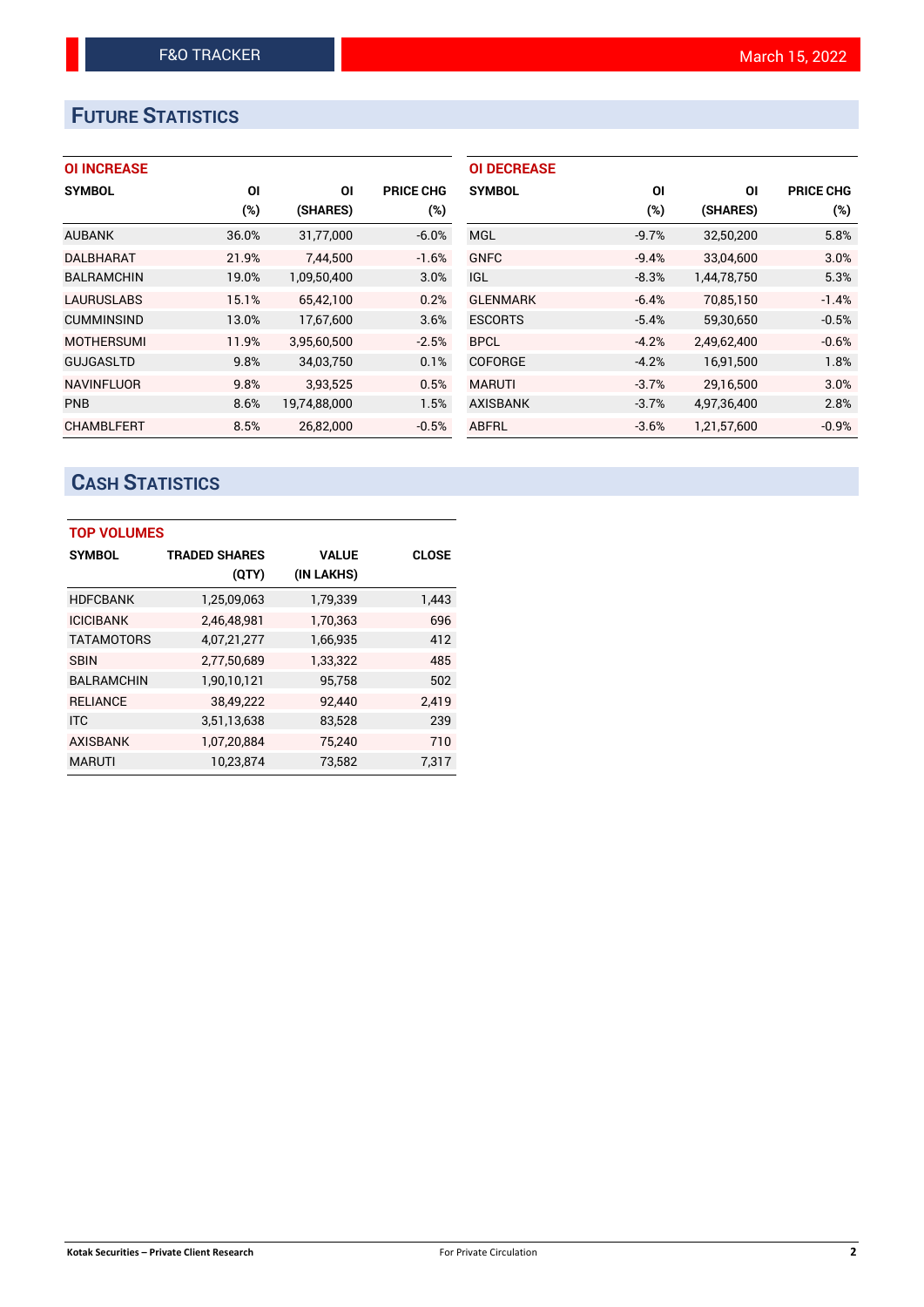# **OPTION STATISTICS**

## **SIGNIFICANT CALL OPEN INTEREST**

| <b>SYMBOL</b>     | <b>STRK</b>  | <b>OPTION</b> | <b>CLOSE</b> | <b>FUT</b>   | ΟI         |
|-------------------|--------------|---------------|--------------|--------------|------------|
|                   | <b>PRICE</b> | TYPE          | (RS)         | <b>CLOSE</b> | (SHARES)   |
| <b>NTPC</b>       | 135          | CE            | 1.1          | 132          | 407,55,000 |
| ONGC              | 200          | CE            | 1.1          | 172          | 178,25,500 |
| GAIL              | 160          | CE            | 2.0          | 148          | 96,31,900  |
| ONGC              | 180          | CE            | 3.2          | 172          | 97,86,700  |
| <b>TATAMOTORS</b> | 500          | CE            | 2.0          | 412          | 203,40,450 |
| <b>NTPC</b>       | 140          | CE            | 0.6          | 132          | 113,65,800 |
| <b>BPCL</b>       | 360          | CE            | 9.8          | 357          | 40,21,200  |
| <b>IOC</b>        | 125          | CF            | 2.1          | 119          | 58,17,500  |
| <b>MARUTI</b>     | 8,500        | CE            | 19.9         | 7,323        | 4,30,200   |
| <b>TATAMOTORS</b> | 450          | CE            | 6.7          | 412          | 113.88.600 |

## **SIGNIFICANT PUT OPEN INTEREST**

| <b>SYMBOL</b>     | <b>STRK</b><br><b>PRICE</b> | <b>OPTION</b><br>TYPE | <b>CLOSE</b><br>(RS) | <b>FUT</b><br><b>CLOSE</b> | ΟI<br>(SHARES) |
|-------------------|-----------------------------|-----------------------|----------------------|----------------------------|----------------|
| <b>HINDALCO</b>   | 550                         | PF                    | 5.4                  | 591                        | 28,07,900      |
| <b>ITC</b>        | 220                         | PF                    | 0.7                  | 239                        | 92,99,200      |
| <b>CIPLA</b>      | 1,000                       | PF                    | 15.1                 | 1,046                      | 7,94,300       |
| <b>ITC</b>        | 230                         | <b>PE</b>             | 1.7                  | 239                        | 84.51.200      |
| <b>TATAMOTORS</b> | 400                         | PF                    | 14.4                 | 412                        | 60,24,900      |
| <b>MARUTI</b>     | 7.000                       | <b>PE</b>             | 133.9                | 7,323                      | 1,74,900       |
| <b>ITC</b>        | 225                         | PF                    | 0.9                  | 239                        | 56,86,400      |
| <b>HINDALCO</b>   | 560                         | PF                    | 7.4                  | 591                        | 15,80,250      |
| <b>SBIN</b>       | 450                         | <b>PE</b>             | 4.5                  | 486                        | 33,88,500      |
| <b>TATAMOTORS</b> | 350                         | PE                    | 3.8                  | 412                        | 34,88,400      |

| SIGNIFICANT CALL OPEN INTEREST ADDITION |              |               |             |        | SIGNIFICANT PUT OPEN INTEREST ADDITION |                   |              |               |             |        |              |
|-----------------------------------------|--------------|---------------|-------------|--------|----------------------------------------|-------------------|--------------|---------------|-------------|--------|--------------|
| <b>SYMBOL</b>                           | <b>STRK</b>  | <b>OPTION</b> | <b>OPEN</b> | OI CHG | <b>CLOSE</b>                           | <b>SYMBOL</b>     | <b>STRK</b>  | <b>OPTION</b> | <b>OPEN</b> | OI CHG | <b>CLOSE</b> |
|                                         | <b>PRICE</b> | <b>TYPE</b>   | <b>INT</b>  | (%)    | (Rs)                                   |                   | <b>PRICE</b> | <b>TYPE</b>   | <b>INT</b>  | (%)    | (Rs)         |
| <b>NAM-INDIA</b>                        | 325          | <b>CE</b>     | 1,48,800    | 4550%  | 10.8                                   | <b>GNFC</b>       | 720          | <b>PE</b>     | 2,02,800    | 2129%  | 31.6         |
| <b>JUBLFOOD</b>                         | 2.600        | <b>CE</b>     | 2.70.500    | 1942%  | 118.4                                  | <b>ITC</b>        | 242          | <b>PE</b>     | 2.72.000    | 844%   | 7.2          |
| <b>CUMMINSIND</b>                       | 1,050        | <b>CE</b>     | 1,71,000    | 1800%  | 34.5                                   | <b>BALRAMCHIN</b> | 500          | <b>PE</b>     | 4,97,600    | 789%   | 23.5         |
| <b>JUBLFOOD</b>                         | 2.700        | <b>CE</b>     | 2.57.000    | 1572%  | 81.1                                   | <b>INFY</b>       | 1.860        | <b>PE</b>     | 4.71.600    | 628%   | 28.8         |
| <b>BALRAMCHIN</b>                       | 505          | <b>CE</b>     | 1,95,200    | 1425%  | 24.3                                   | <b>ZEEL</b>       | 265          | PE            | 1,05,000    | 600%   | 15.4         |
| <b>JUBLFOOD</b>                         | 2.500        | <b>CE</b>     | 1.74.250    | 1294%  | 166.2                                  | <b>INFY</b>       | 1.880        | <b>PE</b>     | 2,23,200    | 486%   | 36.6         |
| <b>CUMMINSIND</b>                       | 1,040        | <b>CE</b>     | 1,74,000    | 706%   | 38.4                                   | <b>JUBLFOOD</b>   | 2,400        | <b>PE</b>     | 1,36,250    | 477%   | 102.7        |
| <b>SUNPHARMA</b>                        | 1.010        | <b>CE</b>     | 2.66.000    | 676%   | 2.4                                    | <b>BALRAMCHIN</b> | 490          | <b>PE</b>     | 2.16.000    | 440%   | 18.3         |
| <b>ITC</b>                              | 252          | <b>CE</b>     | 1,63,200    | 629%   | 1.6                                    | <b>JUBLFOOD</b>   | 2,200        | PE            | 1,23,625    | 438%   | 45.9         |
| <b>LAURUSLABS</b>                       | 590          | СE            | 5,79,600    | 502%   | 20.6                                   | <b>HDFCBANK</b>   | 1,250        | <b>PE</b>     | 7,07,850    | 350%   | 2.5          |

| <b>CALL OPTION VOLUMES</b> |              |               |                  | <b>PUT OPTION VOLUMES</b> |                 |              |               |                  |              |
|----------------------------|--------------|---------------|------------------|---------------------------|-----------------|--------------|---------------|------------------|--------------|
| <b>SYMBOL</b>              | <b>STRK</b>  | <b>OPTION</b> | <b>CONTRACTS</b> | <b>CLOSE</b>              | <b>SYMBOL</b>   | <b>STRK</b>  | <b>OPTION</b> | <b>CONTRACTS</b> | <b>CLOSE</b> |
|                            | <b>PRICE</b> | <b>TYPE</b>   |                  | (Rs)                      |                 | <b>PRICE</b> | <b>TYPE</b>   |                  | (Rs)         |
| <b>RELIANCE</b>            | 2,400        | <b>CE</b>     | 26,716           | 71.5                      | <b>JUBLFOOD</b> | 2,500        | <b>PE</b>     | 16,526           | 144.3        |
| <b>INFY</b>                | 1.900        | <b>CE</b>     | 22,878           | 38.3                      | <b>JUBLFOOD</b> | 2.400        | <b>PE</b>     | 14.021           | 102.7        |
| <b>RELIANCE</b>            | 2,500        | <b>CE</b>     | 18,226           | 27.2                      | <b>JUBLFOOD</b> | 2,200        | <b>PE</b>     | 8,917            | 45.9         |
| <b>HDFCBANK</b>            | 1,500        | <b>CE</b>     | 17,705           | 13.1                      | <b>RELIANCE</b> | 2.400        | <b>PE</b>     | 8.850            | 45.1         |
| <b>ITC</b>                 | 250          | <b>CE</b>     | 17,163           | 2.0                       | <b>JUBLFOOD</b> | 2,300        | <b>PE</b>     | 8.774            | 69.8         |
| <b>JUBLFOOD</b>            | 2.600        | <b>CE</b>     | 16.805           | 118.4                     | <b>INFY</b>     | 1.800        | <b>PE</b>     | 8.077            | 14.4         |
| <b>ITC</b>                 | 240          | <b>CE</b>     | 16,478           | 4.6                       | <b>HDFCBANK</b> | 1,400        | <b>PE</b>     | 7,599            | 23.0         |
| <b>SBIN</b>                | 500          | <b>CE</b>     | 15.553           | 9.1                       | TATAMOTORS      | 400          | <b>PE</b>     | 7.368            | 14.4         |
| <b>DEEPAKNTR</b>           | 2,200        | <b>CE</b>     | 15,082           | 109.7                     | <b>INFY</b>     | 1,860        | <b>PE</b>     | 6,543            | 28.8         |
| <b>SBIN</b>                | 480          | <b>CE</b>     | 14,884           | 18.7                      | <b>RELIANCE</b> | 2.300        | PE            | 6.427            | 18.5         |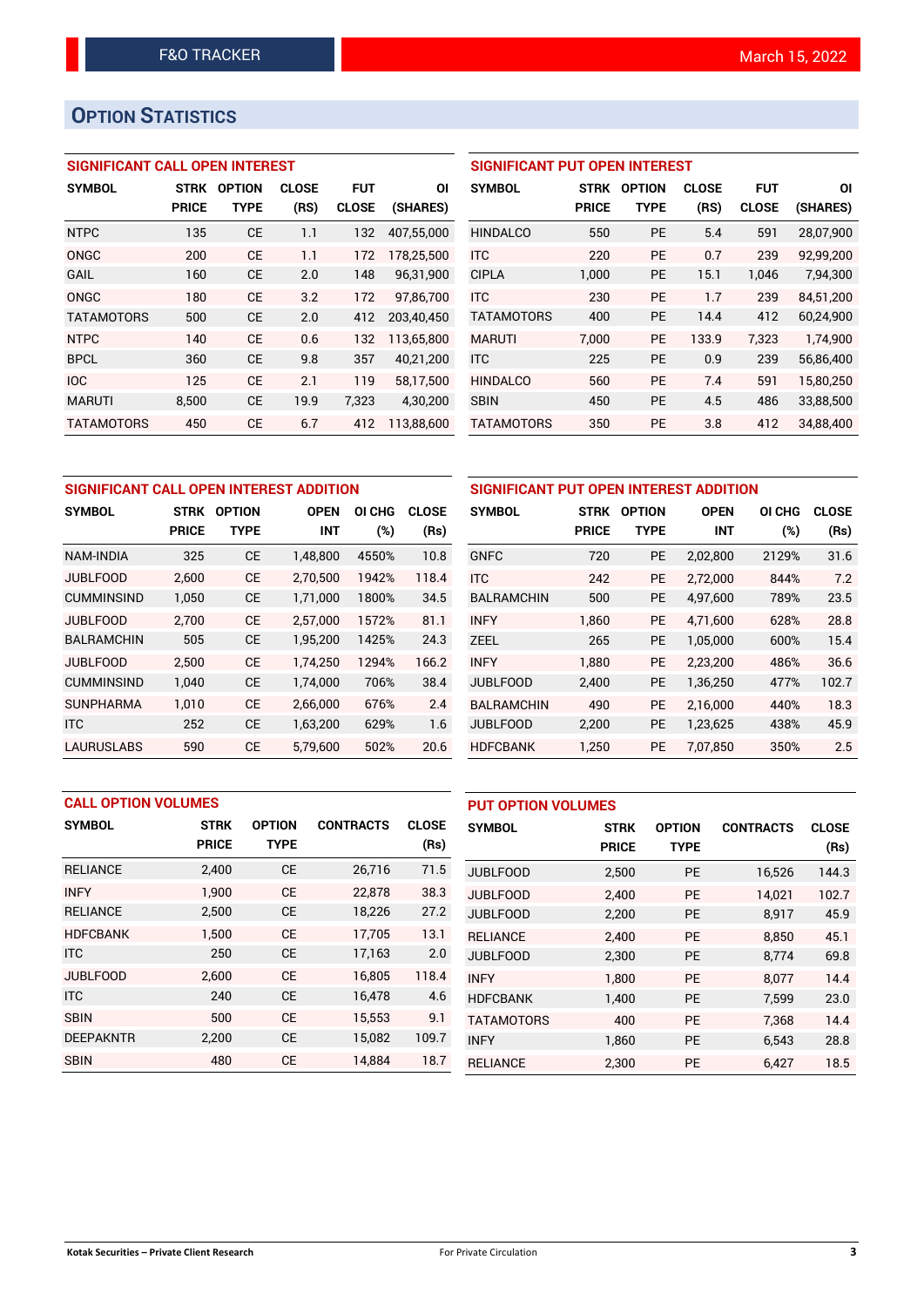### **RATING SCALE (PRIVATE CLIENT GROUP)**

- **BUY**  Stock/Index looks strong from the expiry/near term perspective and is expected to gain on the basis of technical and/or derivative parameters. Time frame is minimum of current expiry and in certain cases extend to the next series depending on the stock behaviour. Strict stop loss needs to be adhered to for every buy/long recommendation given.
- **SELL** Stock/Index looks weak from the expiry/near term perspective and is expected to gain on the basis of technical and/or derivative parameters. Time frame is minimum of current expiry and in certain cases extend to the next series depending on the stock behaviour. Strict stop loss needs to be adhered to for every sell/short recommendation given.

#### **FUNDAMENTAL RESEARCH TEAM (PRIVATE CLIENT GROUP)**

**Shrikant Chouhan Arun Agarwal Amit Agarwal, CFA Hemali Dhame** shrikant.chouhan@kotak.com arun.agarwal@kotak.com agarwal.amit@kotak.com Hemali.Dhame@kotak.com +91 22 6218 5408 +91 22 6218 6443 +91 22 6218 6439 +91 22 6218 6433

jatin.damania@kotak.com +91 22 6218 6440 +91 22 6218 6432 +91 80801 97299 +91 22 6218 6427

**Sumit Pokharna** Pankaj Kumar<br>Oil and Gas, Information Tech Construction, C sumit.pokharna@kotak.com pankajr.kumar@kotak.com +91 22 6218 6438 +91 22 6218 6434

**Jatin Damania Purvi Shah Rini Mehta K. Kathirvelu**

Construction, Capital Goods & Midcaps

Transportation, Paints, FMCG

Metals & Mining, Midcap Pharmaceuticals Pharmaceuticals Research Associate Support Executive<br>
iatin.damania@kotak.com purvi.shah@kotak.com rini.mehta@kotak.com k.kathirvelu@kotak.com

### **TECHNICAL RESEARCH TEAM (PRIVATE CLIENT GROUP)**

[shrikant.chouhan@kotak.com](mailto:shrikant.chouhan@kotak.com) [amol.athawale@kotak.com](mailto:amol.athawale@kotak.com) Research Associate +91 22 6218 5408 +91 20 6620 3350 [sayed.haider@kotak.com](mailto:sayed.haider@kotak.com)

**Shrikant Chouhan Amol Athawale Sayed Haider**

+91 22 62185498

#### **DERIVATIVES RESEARCH TEAM (PRIVATE CLIENT GROUP)**

+91 79 6607 2231 +91 22 6218 5497 +91 33 6615 6273

**Sahaj Agrawal Prashanth Lalu Prasenjit Biswas, CMT, CFTe** [prasenjit.biswas@kotak.com](mailto:prasenjit.biswas@kotak.com)